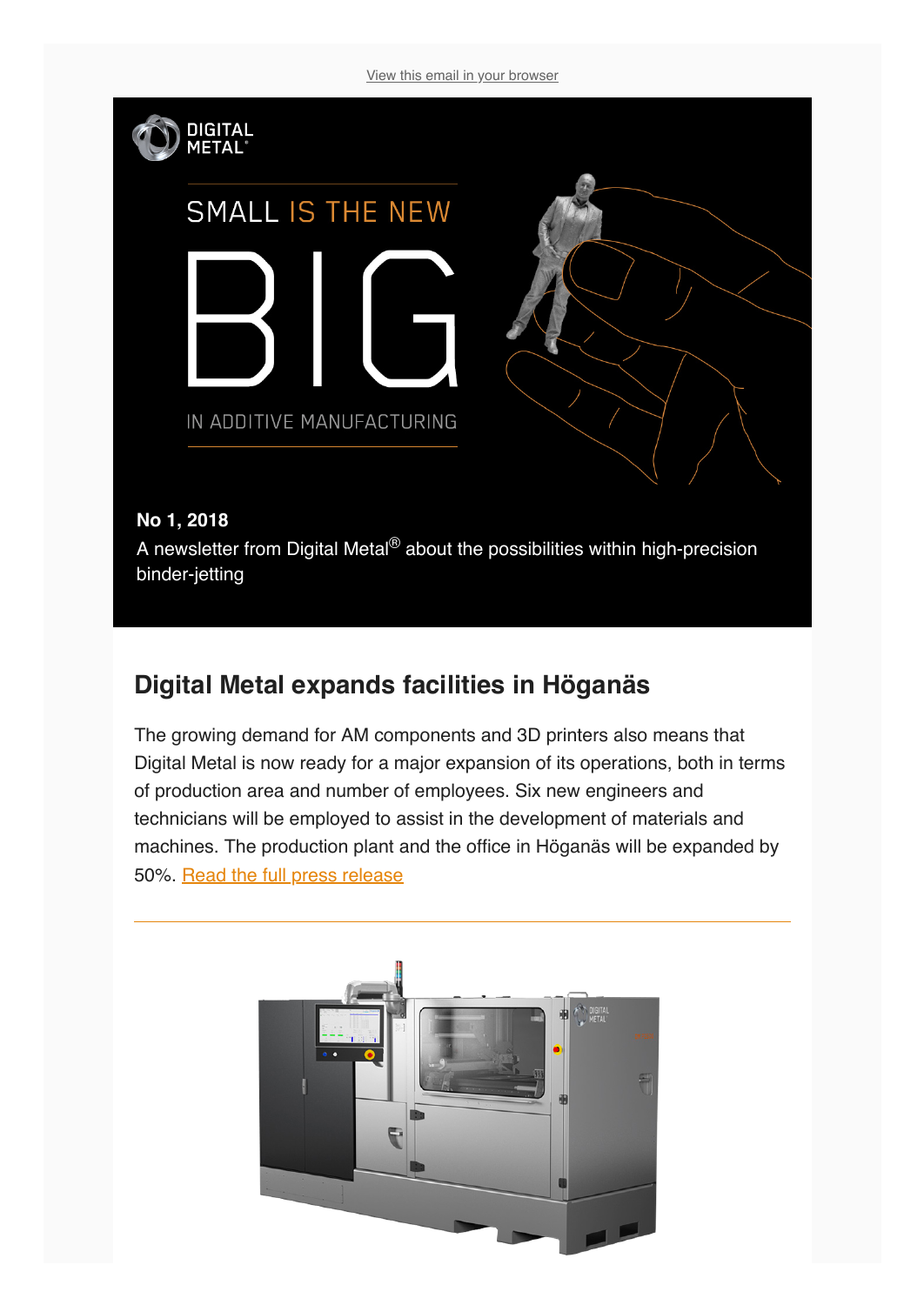## **DM P2500 in serial production**

Thanks to the great interest in Digital Metal's unique binder-jetting technology, we are now starting serial production of our 3D printers. The first batch consists of six new printers containing the latest automation electronics. In addition, we have reduced the overall dimensions of the machine, making it more easily positioned. Our existing machinery is being upgraded to the latest technology at the same time. [Explore DM P2500 in detail](https://digitalmetal.tech/machines/machines/)

## **Take a 360° virtual reality tour**

Do you want to take a look inside our production facilities in Höganäs? We have created an exciting virtual 360° tour that puts you in the middle of the action.

Experience every step of our state[of-the-art production. You can't get](https://digitalmetal.tech/home-digital-metal/visit-production/) any closer than this!



## **2017 and 2018 events**

Last autumn, Digital Metal participated in a number of exhibitions including TCT, EuroPM and formnext. The new Digital Metal booth has drawn a lot of visitors and the build box competition has been a great success. "This event clearly demonstrated how additive manufacturing is moving more and more towards serial production", says Alexander Sakratidis, Sales Manager at Digital Metal.

Interested in viewing our technology? Take a chance to visit us at:



[3D Printing Expo 2018, Feb 14-16, 2018 in](http://www.3dprintingexpo.jp/index_en.html) Tokyo, Japan

[MIM2018, March 5-7 in Irvine, California, USA](https://www.mpif.org/meetings/2018/mim2018/index.asp)